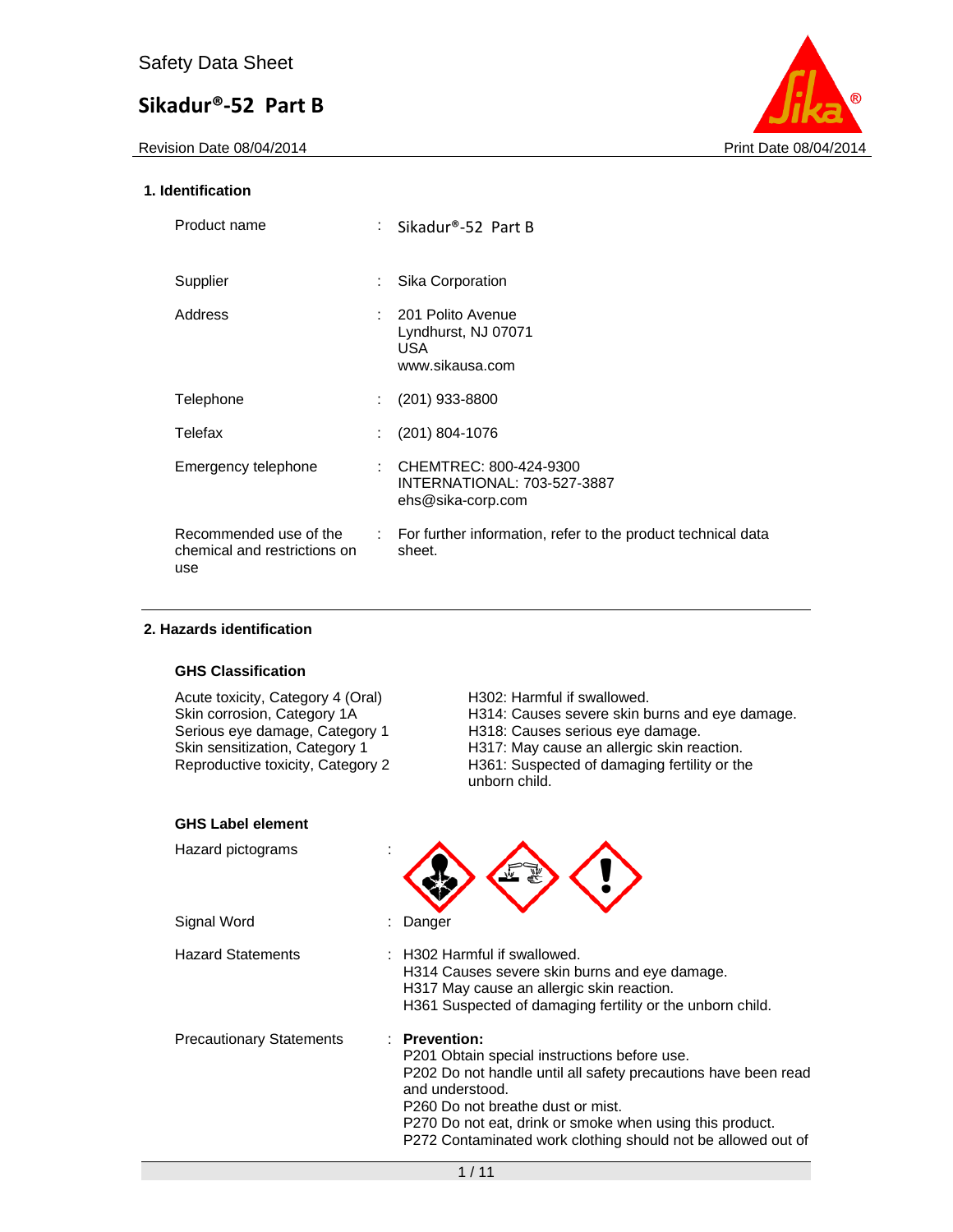Revision Date 08/04/2014 **Print Date 08/04/2014** Print Date 08/04/2014



the workplace. P280 Wear protective gloves/ protective clothing/ eye protection/ face protection. P281 Use personal protective equipment as required. **Response:**  P301 + P312 IF SWALLOWED: Call a POISON CENTER or doctor/ physician if you feel unwell. P301 + P330 + P331 IF SWALLOWED: Rinse mouth. Do NOT induce vomiting. P303 + P361 + P353 IF ON SKIN (or hair): Remove/ Take off immediately all contaminated clothing. Rinse skin with water/ shower. P304 + P340 IF INHALED: Remove victim to fresh air and keep at rest in a position comfortable for breathing. P305 + P351 + P338 IF IN EYES: Rinse cautiously with water for several minutes. Remove contact lenses, if present and easy to do. Continue rinsing. P308 + P313 IF exposed or concerned: Get medical advice/ attention. P310 Immediately call a POISON CENTER or doctor/ physician. P333 + P313 If skin irritation or rash occurs: Get medical advice/ attention. P363 Wash contaminated clothing before reuse. **Storage:**  P405 Store locked up. **Disposal:**  P501 Dispose of contents/ container to an approved waste disposal plant.

See Section 11 for more detailed information on health effects and symptoms.

#### **3. Composition/information on ingredients**

#### **Hazardous ingredients**

| <b>Chemical Name</b>                  | CAS-No.         | Concentration (%)      |
|---------------------------------------|-----------------|------------------------|
| Phenol, 4-nonyl, branched             | 84852-15-3      | $\vert$ >= 25 - < 50 % |
| 2-piperazin-1-ylethylamine            | 140-31-8        | $\vert$ >= 25 - < 50 % |
| Polyoxypropylenediamine               | $9046 - 10 - 0$ | $\vert$ >= 25 - < 50 % |
| 2,4,6-tris(dimethylaminomethyl)phenol | $90 - 72 - 2$   | $\vert$ >= 5 - < 10 %  |
| bis[(dimethylamino)methyl]phenol      | 71074-89-0      | $\geq$ 1 - < 2 %       |

There are no additional ingredients present which, within the current knowledge of the supplier and in the concentrations applicable, are classified as hazardous to health or the environment and hence require reporting in this section.

#### **4. First aid measures**

If inhaled : Move to fresh air.

Consult a physician after significant exposure.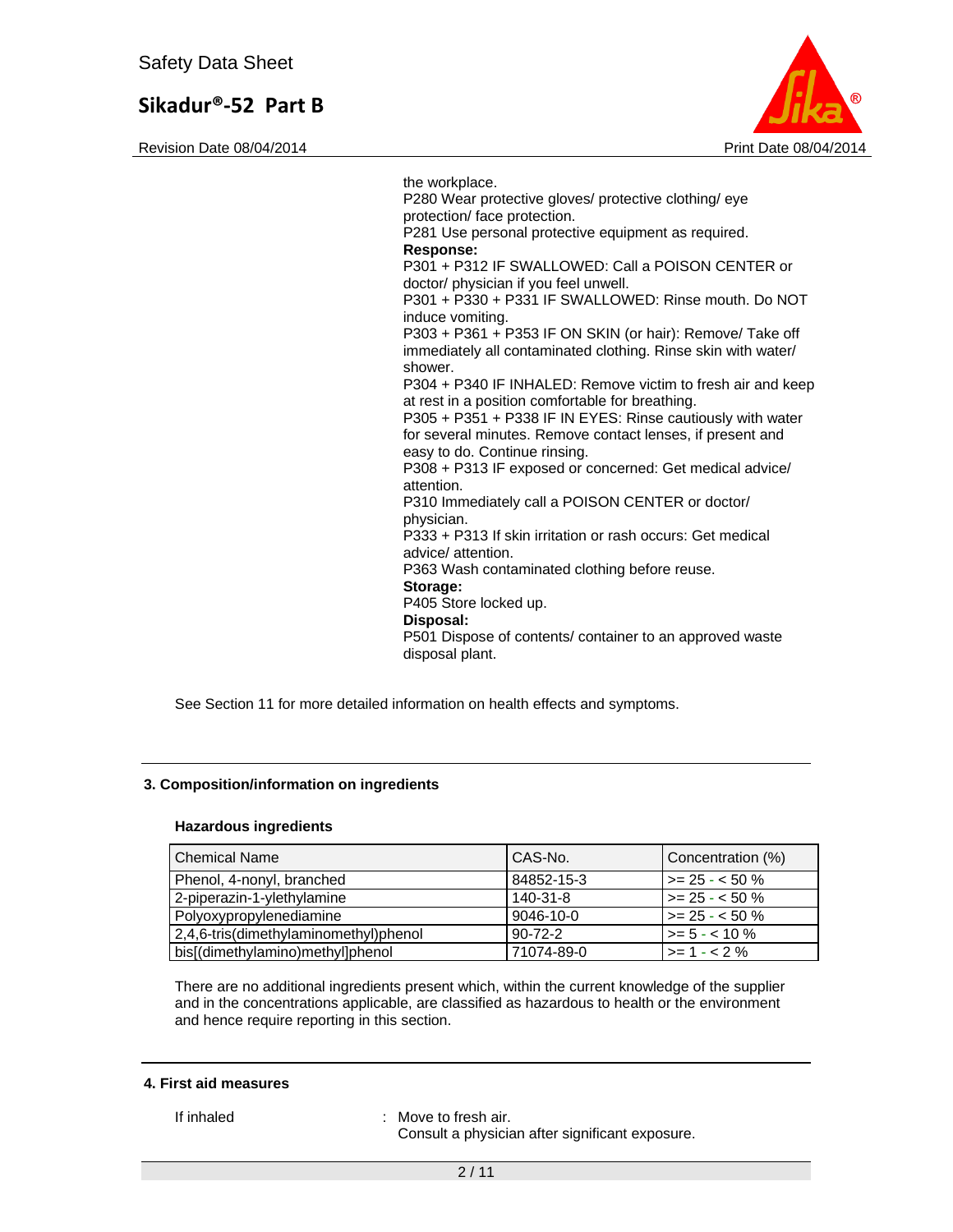Revision Date 08/04/2014 **Print Date 08/04/2014** 



| In case of skin contact                                           | : Take off contaminated clothing and shoes immediately.<br>Wash off with soap and plenty of water.<br>Immediate medical treatment is necessary as untreated<br>wounds from corrosion of the skin heal slowly and with<br>difficulty.                                                                                    |
|-------------------------------------------------------------------|-------------------------------------------------------------------------------------------------------------------------------------------------------------------------------------------------------------------------------------------------------------------------------------------------------------------------|
| In case of eye contact                                            | : Small amounts splashed into eyes can cause irreversible<br>tissue damage and blindness.<br>In the case of contact with eyes, rinse immediately with plenty<br>of water and seek medical advice.<br>Continue rinsing eyes during transport to hospital.<br>Remove contact lenses.<br>Keep eye wide open while rinsing. |
| If swallowed                                                      | Clean mouth with water and drink afterwards plenty of water.<br>Do NOT induce vomiting.<br>Do not give milk or alcoholic beverages.<br>Never give anything by mouth to an unconscious person.<br>Take victim immediately to hospital.                                                                                   |
| Most important symptoms<br>and effects, both acute and<br>delayed | : Health injuries may be delayed.<br>corrosive effects<br>sensitizing effects                                                                                                                                                                                                                                           |
|                                                                   | Gastrointestinal discomfort<br>Allergic reactions<br>Dermatitis<br>See Section 11 for more detailed information on health effects<br>and symptoms.                                                                                                                                                                      |
| Protection of first-aiders                                        | : Move out of dangerous area.<br>Consult a physician.<br>Show this material safety data sheet to the doctor in<br>attendance.                                                                                                                                                                                           |
| Notes to physician                                                | : Treat symptomatically.                                                                                                                                                                                                                                                                                                |

#### **5. Fire-fighting measures**

| Suitable extinguishing media                      | : Use extinguishing measures that are appropriate to local<br>circumstances and the surrounding environment.                                                                                                                    |
|---------------------------------------------------|---------------------------------------------------------------------------------------------------------------------------------------------------------------------------------------------------------------------------------|
| Specific extinguishing<br>methods                 | : Collect contaminated fire extinguishing water separately. This<br>must not be discharged into drains.<br>Fire residues and contaminated fire extinguishing water must<br>be disposed of in accordance with local regulations. |
| Special protective equipment<br>for fire-fighters | : In the event of fire, wear self-contained breathing apparatus.                                                                                                                                                                |

#### **6. Accidental release measures**

s, The Suitse personal protective equipment.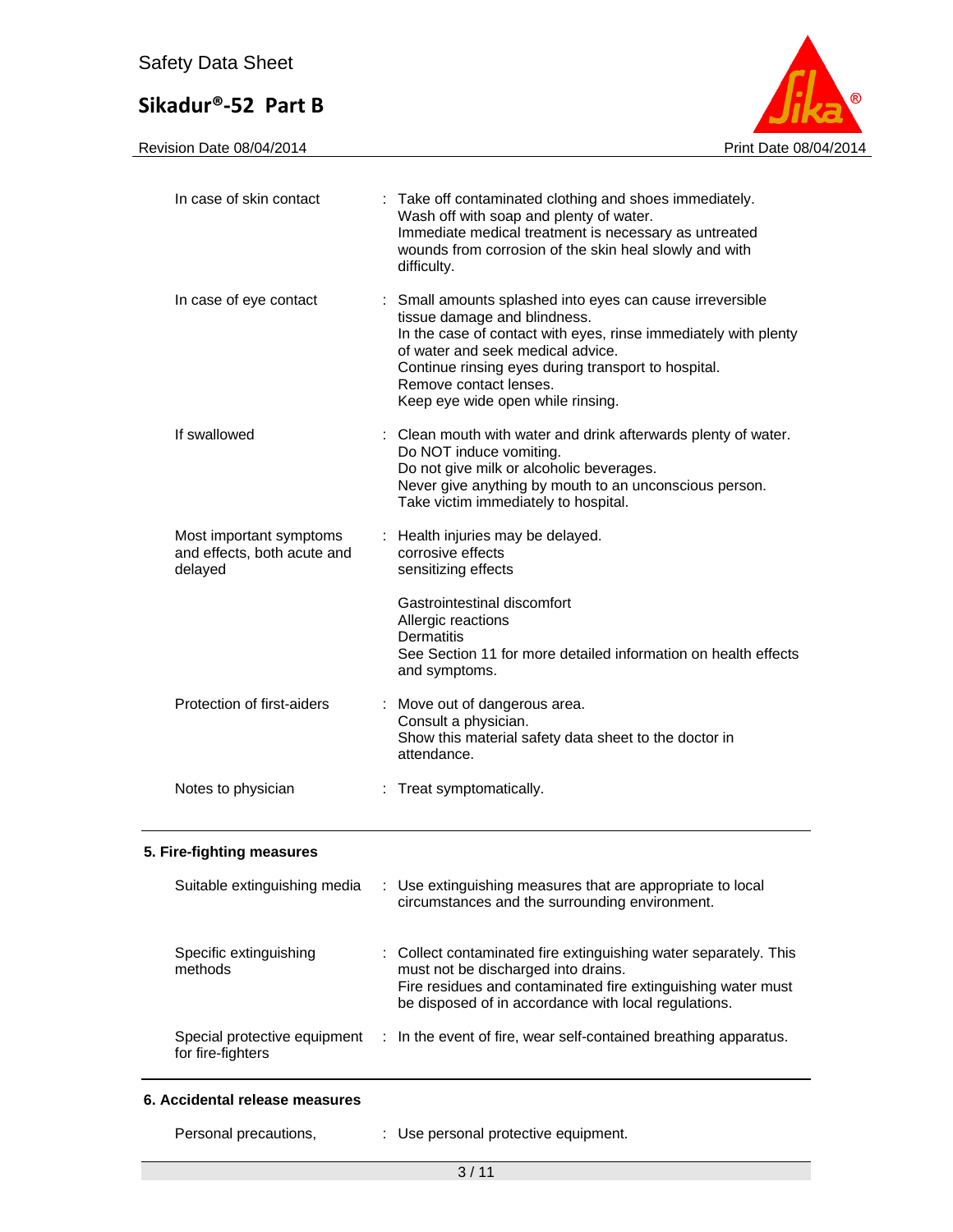

|  | Revision Date 08/04/2014 |
|--|--------------------------|
|  |                          |

| protective equipment and<br>emergency procedures<br>Environmental precautions | Deny access to unprotected persons.<br>: Do not flush into surface water or sanitary sewer system.<br>If the product contaminates rivers and lakes or drains inform<br>respective authorities.<br>Local authorities should be advised if significant spillages<br>cannot be contained. |
|-------------------------------------------------------------------------------|----------------------------------------------------------------------------------------------------------------------------------------------------------------------------------------------------------------------------------------------------------------------------------------|
| Methods and materials for<br>containment and cleaning up                      | : Soak up with inert absorbent material (e.g. sand, silica gel,<br>acid binder, universal binder, sawdust).<br>Keep in suitable, closed containers for disposal.                                                                                                                       |

#### **7. Handling and storage**

| Advice on safe handling     | : Avoid exceeding the given occupational exposure limits (see<br>section 8).<br>Do not get in eyes, on skin, or on clothing.<br>For personal protection see section 8.<br>Persons with a history of skin sensitization problems or<br>asthma, allergies, chronic or recurrent respiratory disease<br>should not be employed in any process in which this mixture is<br>being used.<br>Smoking, eating and drinking should be prohibited in the<br>application area.<br>Follow standard hygiene measures when handling chemical<br>products. |
|-----------------------------|---------------------------------------------------------------------------------------------------------------------------------------------------------------------------------------------------------------------------------------------------------------------------------------------------------------------------------------------------------------------------------------------------------------------------------------------------------------------------------------------------------------------------------------------|
| Conditions for safe storage | : Store in original container.<br>Keep container tightly closed in a dry and well-ventilated<br>place.<br>Containers which are opened must be carefully resealed and<br>kept upright to prevent leakage.<br>Observe label precautions.<br>Store in accordance with local regulations.                                                                                                                                                                                                                                                       |
| Materials to avoid          | : no data available                                                                                                                                                                                                                                                                                                                                                                                                                                                                                                                         |

#### **8. Exposure controls/personal protection**

Contains no substances with occupational exposure limit values.

| <b>Engineering measures</b>   | : Use of adequate ventilation should be sufficient to control<br>worker exposure to airborne contaminants. If the use of this<br>product generates dust, fumes, gas, vapor or mist, use<br>process enclosures, local exhaust ventilation or other<br>engineering controls to keep worker exposure below any<br>recommended or statutory limits. |
|-------------------------------|-------------------------------------------------------------------------------------------------------------------------------------------------------------------------------------------------------------------------------------------------------------------------------------------------------------------------------------------------|
| Personal protective equipment |                                                                                                                                                                                                                                                                                                                                                 |
| Respiratory protection        | : Use a properly fitted NIOSH approved air-purifying or air-fed<br>respirator complying with an approved standard if a risk<br>assessment indicates this is necessary.                                                                                                                                                                          |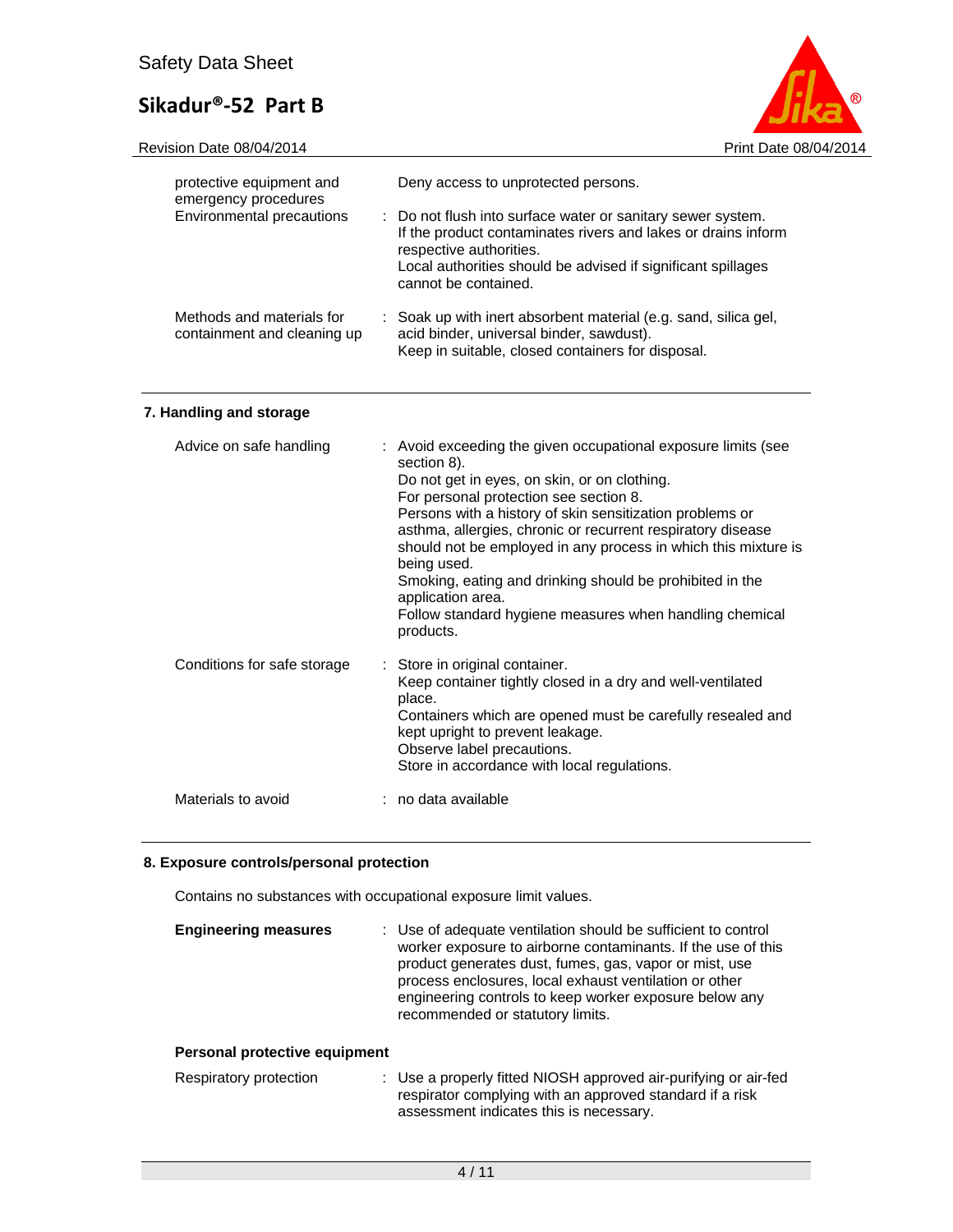Revision Date 08/04/2014 Print Date 08/04/2014

|                            | The filter class for the respirator must be suitable for the<br>maximum expected contaminant concentration<br>(gas/vapor/aerosol/particulates) that may arise when handling<br>the product. If this concentration is exceeded, self-contained<br>breathing apparatus must be used. |
|----------------------------|------------------------------------------------------------------------------------------------------------------------------------------------------------------------------------------------------------------------------------------------------------------------------------|
| Hand protection<br>Remarks | : Chemical-resistant, impervious gloves complying with an<br>approved standard should be worn at all times when handling<br>chemical products if a risk assessment indicates this is<br>necessary.                                                                                 |
| Eye protection             | : Safety eyewear complying with an approved standard should<br>be used when a risk assessment indicates this is necessary.                                                                                                                                                         |
| Skin and body protection   | : Choose body protection in relation to its type, to the<br>concentration and amount of dangerous substances, and to<br>the specific work-place.                                                                                                                                   |
| Hygiene measures           | : Avoid contact with skin, eyes and clothing.<br>Wash hands before breaks and immediately after handling the<br>product.<br>Remove contaminated clothing and protective equipment<br>before entering eating areas.<br>Wash thoroughly after handling.                              |

### **9. Physical and chemical properties**

| Appearance                   | t  | liquid             |
|------------------------------|----|--------------------|
| Color                        |    | yellow             |
| Odor                         | ۰  | amine-like         |
| <b>Odor Threshold</b>        | ÷. | no data available  |
| Flash point                  | t. | 205.0 °F (96.1 °C) |
| Ignition temperature         | t. | not applicable     |
| Decomposition temperature    | t. | no data available  |
| Lower explosion limit (Vol%) | ÷. | no data available  |
| Upper explosion limit (Vol%) | ÷. | no data available  |
| Flammability (solid, gas)    | t. | no data available  |
| Oxidizing properties         | t. | no data available  |
| Autoignition temperature     | t. | no data available  |
| рH                           | ÷  | no data available  |
| Melting point/range /        | ÷. | no data available  |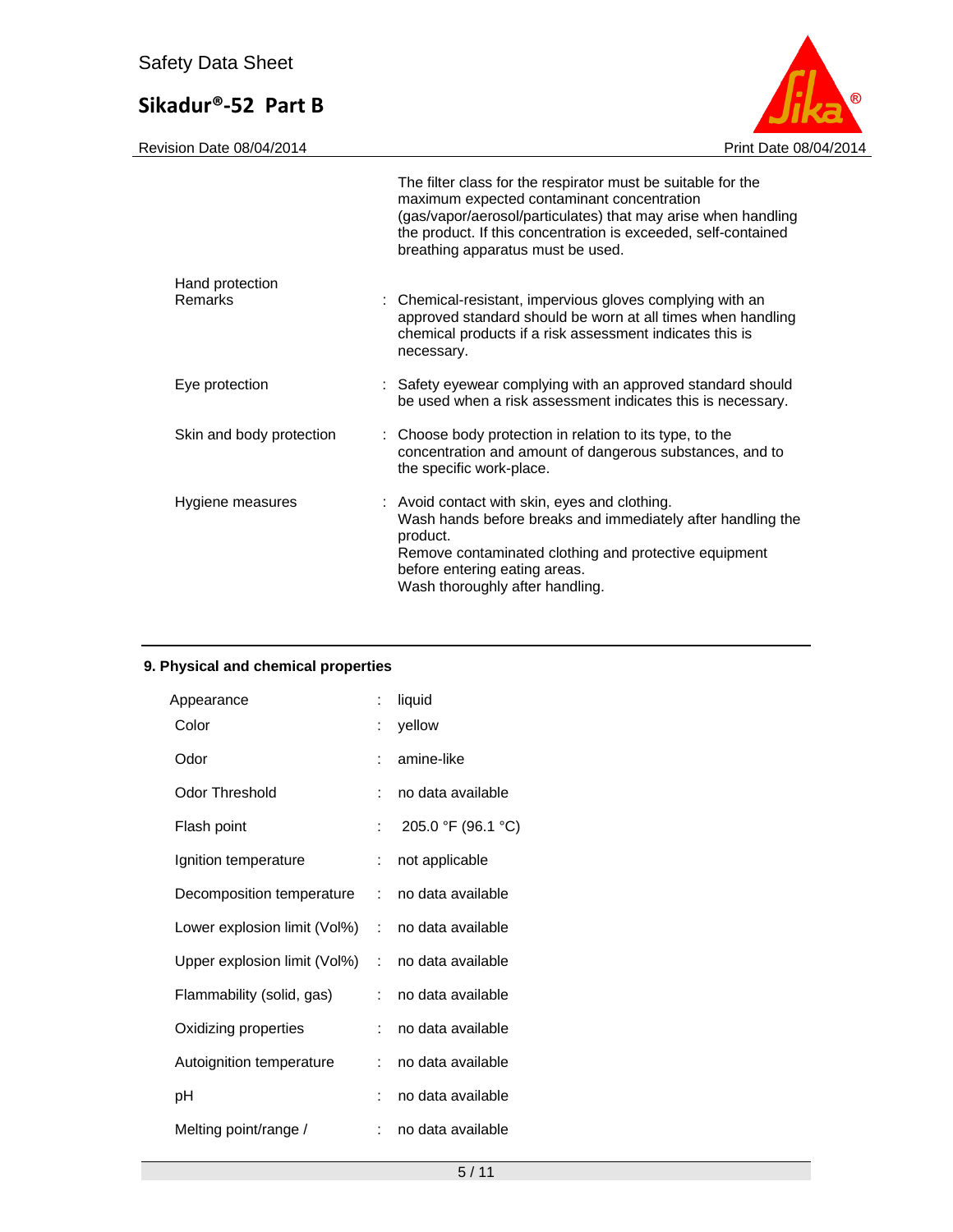Revision Date 08/04/2014 **Print Date 08/04/2014** 



| Freezing point<br>Boiling point/boiling range | t. | no data available                       |
|-----------------------------------------------|----|-----------------------------------------|
| Vapor pressure                                |    | no data available                       |
| Density                                       | ÷. | $0.97$ g/cm3<br>at 73 °F (23 °C)        |
| Water solubility                              |    | Note: soluble                           |
| Partition coefficient: n-<br>octanol/water    |    | no data available                       |
| Viscosity, dynamic                            |    | no data available                       |
| Viscosity, kinematic                          |    | $: > 20.5$ mm2/s<br>at $104 °F (40 °C)$ |
| Relative vapor density                        |    | no data available                       |
| Evaporation rate                              |    | no data available                       |
| Burning rate                                  |    | no data available                       |
| Volatile organic compounds<br>(VOC) content   |    | $: 73$ g/l<br>A+B Combined              |

#### **10. Stability and reactivity**

| Reactivity                            | : No dangerous reaction known under conditions of normal use. |
|---------------------------------------|---------------------------------------------------------------|
| Chemical stability                    | : The product is chemically stable.                           |
| Possibility of hazardous<br>reactions | : Stable under recommended storage conditions.                |
| Conditions to avoid                   | $:$ no data available                                         |
| Incompatible materials                | : no data available                                           |

#### **11. Toxicological information**

#### **Acute toxicity**

| <b>Product</b>            |                         |
|---------------------------|-------------------------|
| Acute oral toxicity       | : Harmful if swallowed. |
| Acute inhalation toxicity | : no data available     |
| Acute dermal toxicity     | : no data available     |

#### **Ingredients:**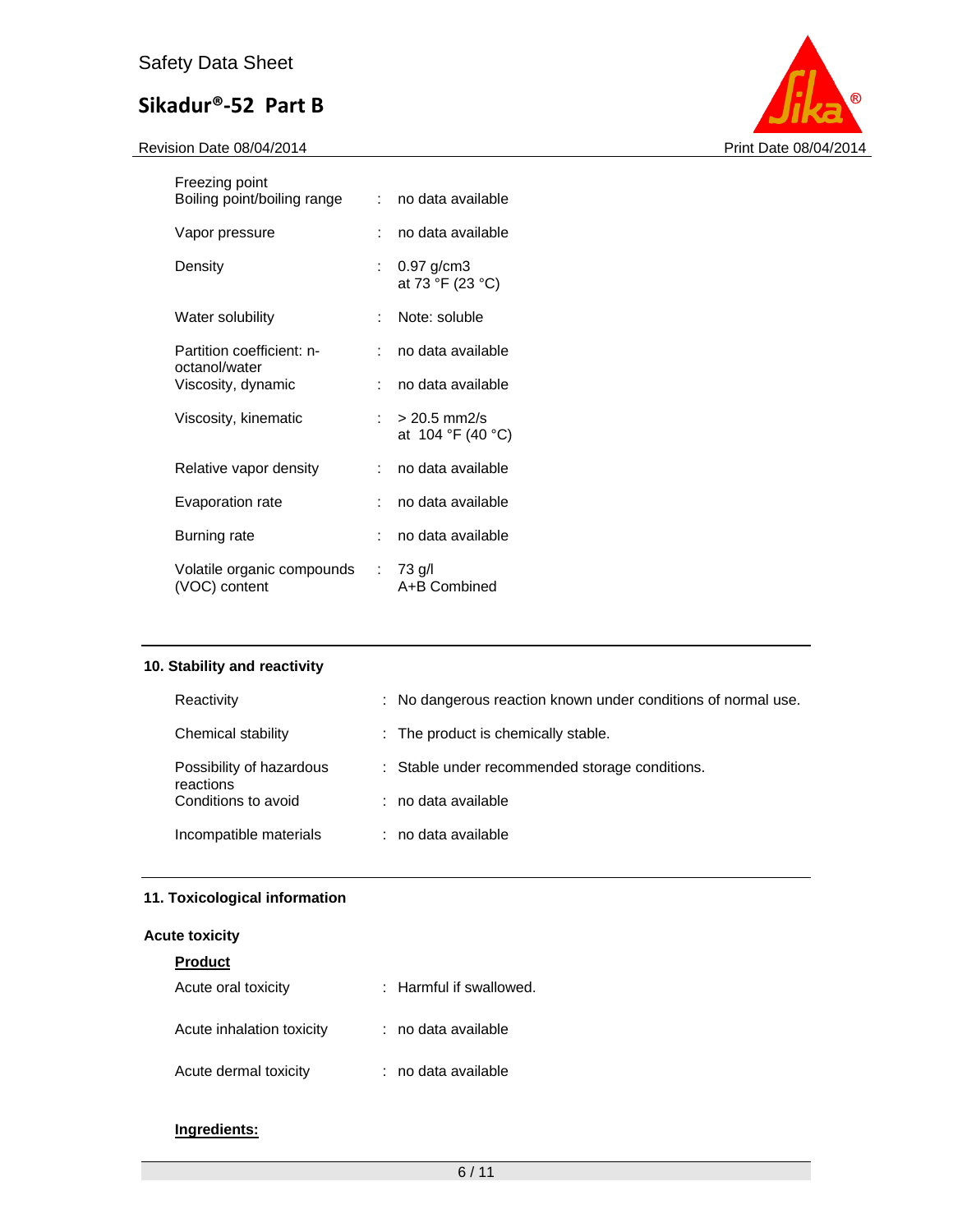Revision Date 08/04/2014 **Print Date 08/04/2014** Print Date 08/04/2014



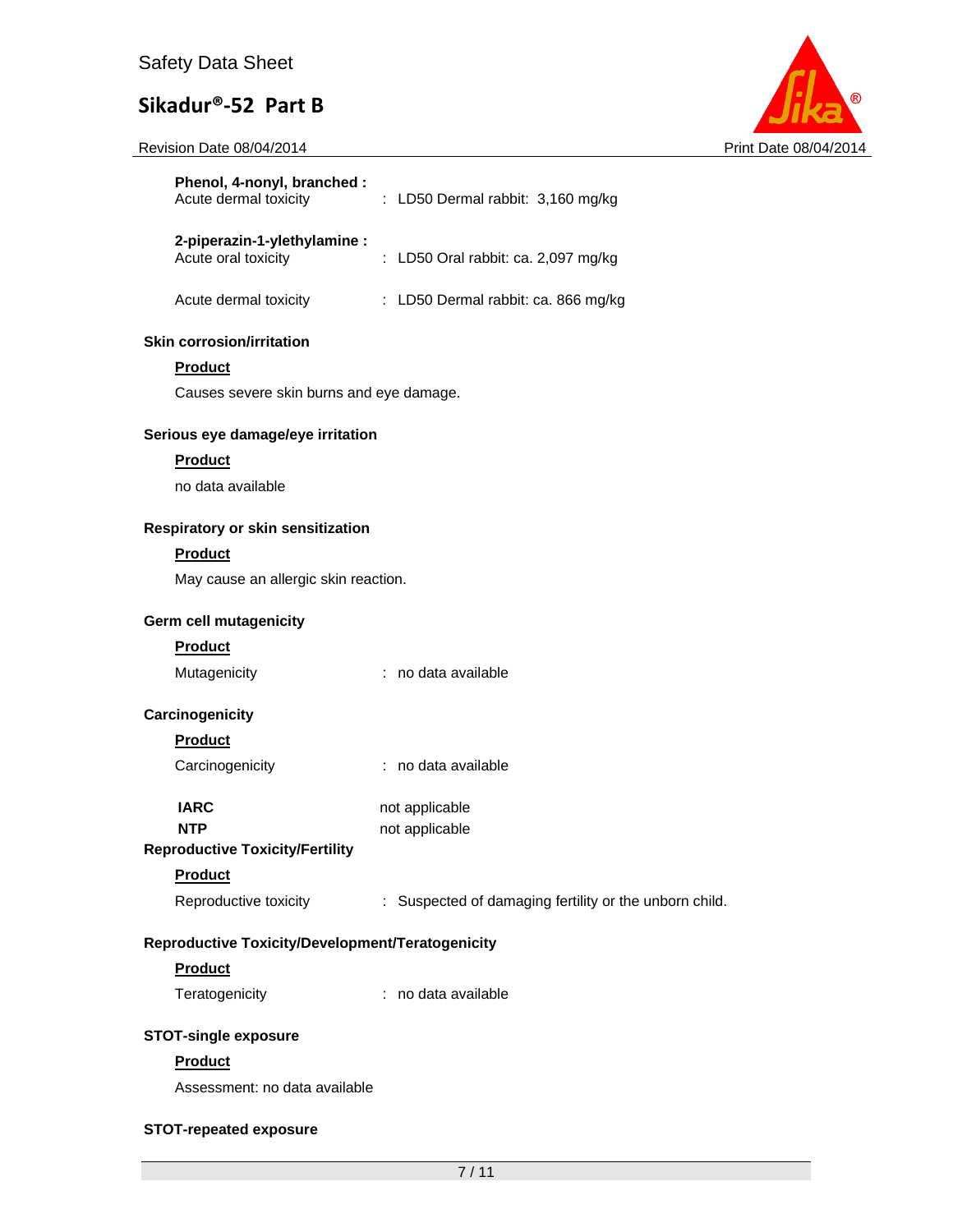Once sensitized, a severe allergic reaction may occur when subsequently exposed to very low levels.

#### **Product**

Assessment: no data available

#### **Aspiration toxicity**

#### **Product**

no data available

#### **12. Ecological information**

| Other information | Do not empty into drains; dispose of this material and its<br>container in a safe way.<br>Avoid dispersal of spilled material and runoff and contact<br>with soil, waterways, drains and sewers.<br>Toxic to aquatic organisms, may cause long-term adverse<br>effects in the aquatic environment.<br>May be harmful to the environment if released in large<br>quantities.<br>Water polluting material. |
|-------------------|----------------------------------------------------------------------------------------------------------------------------------------------------------------------------------------------------------------------------------------------------------------------------------------------------------------------------------------------------------------------------------------------------------|
|                   |                                                                                                                                                                                                                                                                                                                                                                                                          |

#### **Component:**

2-piperazin-1-ylethylamine 140-31-8

Toxicity to fish:<br>LC50 Species: Fish Dose: > 100 mg/l Exposure time: 96 h

#### **13. Disposal considerations**

#### **Disposal methods**

| Waste from residues    | : Disposal of this product, solutions and any by-products should<br>at all times comply with the requirements of environmental<br>protection and waste disposal legislation and any regional<br>local authority requirements. |
|------------------------|-------------------------------------------------------------------------------------------------------------------------------------------------------------------------------------------------------------------------------|
| Contaminated packaging | : Empty containers should be taken to an approved waste<br>handling site for recycling or disposal.                                                                                                                           |

#### **14. Transport information**

# **DOT**

UN number 3267

Description of the goods Corrosive liquid, basic, organic, n.o.s.

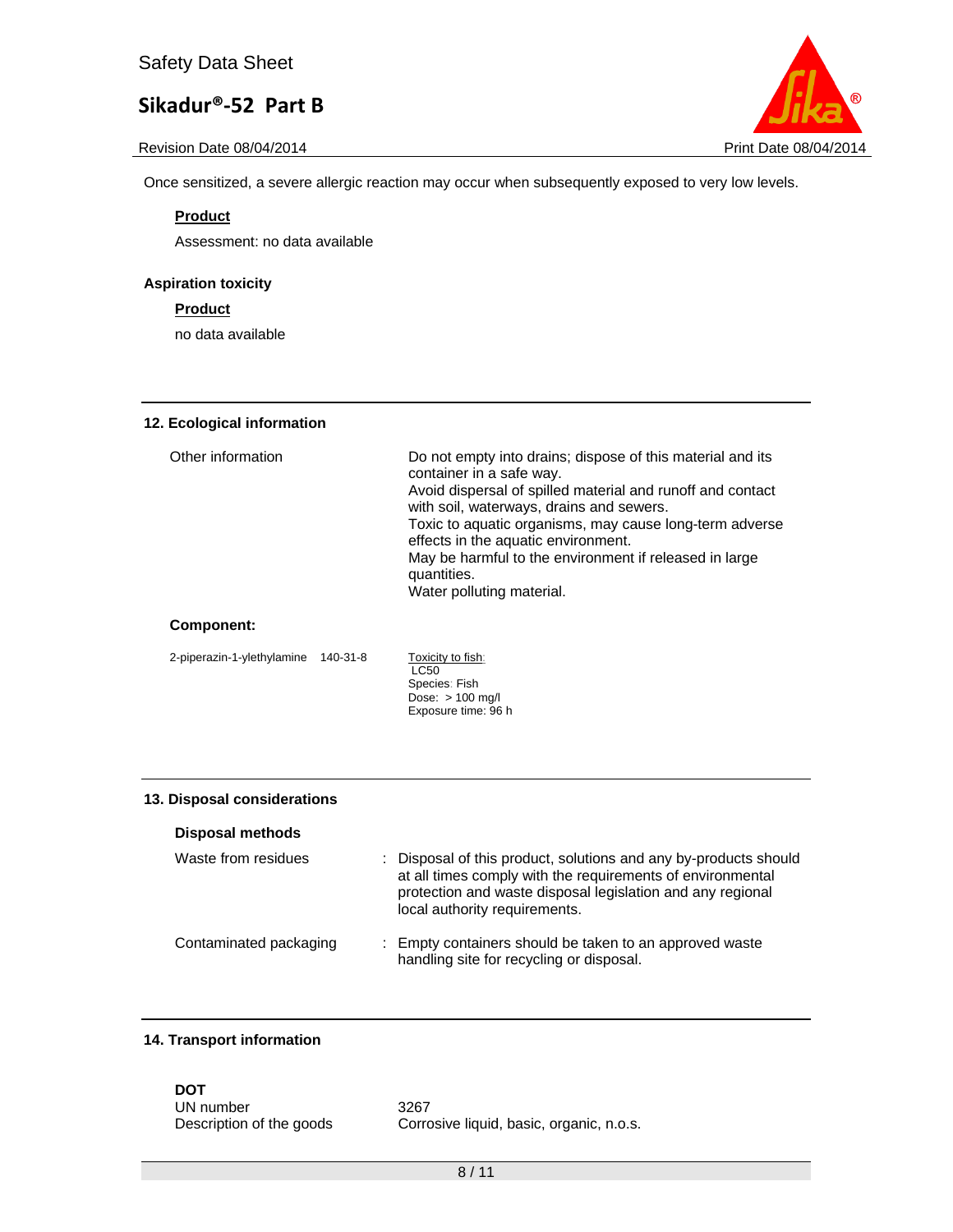Revision Date 08/04/2014 **Print Date 08/04/2014** Print Date 08/04/2014



| Class<br>Packing group<br>Labels<br><b>Emergency Response</b><br>Guidebook Number | (Phenol, 4-nonyl, branched, 2-piperazin-1-ylethylamine)<br>8<br>Ш<br>8<br>153                       |
|-----------------------------------------------------------------------------------|-----------------------------------------------------------------------------------------------------|
| <b>IATA</b>                                                                       |                                                                                                     |
| UN number                                                                         | 3267                                                                                                |
| Description of the goods                                                          | Corrosive liquid, basic, organic, n.o.s.<br>(Phenol, 4-nonyl, branched, 2-piperazin-1-ylethylamine) |
| Class                                                                             | 8                                                                                                   |
| Packing group                                                                     | Ш                                                                                                   |
| Labels                                                                            | 8                                                                                                   |
| Packing instruction (cargo<br>aircraft)                                           | 855                                                                                                 |
| Packing instruction                                                               | 851                                                                                                 |
| (passenger aircraft)                                                              |                                                                                                     |
| Packing instruction                                                               | Y840                                                                                                |
| (passenger aircraft)                                                              |                                                                                                     |
| <b>IMDG</b>                                                                       |                                                                                                     |
| UN number                                                                         | 3267                                                                                                |
| Description of the goods                                                          | CORROSIVE LIQUID, BASIC, ORGANIC, N.O.S.<br>(Phenol, 4-nonyl, branched, 2-piperazin-1-ylethylamine) |
| Class                                                                             | 8                                                                                                   |
| Packing group                                                                     | Ш                                                                                                   |
| Labels                                                                            | 8                                                                                                   |
| EmS Number 1<br>EmS Number 2                                                      | $F-A$<br>$S-B$                                                                                      |
|                                                                                   |                                                                                                     |
| Marine pollutant                                                                  | yes                                                                                                 |

DOT: For Limited Quantity exceptions reference 49 CFR 173.154 (b) IMDG: For Limited Quantity special provisions reference IMDG Code Chapter 3.4

#### **Special precautions for user**

no data available

#### **Transport in bulk according to Annex II of MARPOL 73/78 and the IBC Code**  not applicable

#### **15. Regulatory information**

**TSCA list EXECA list EXECA list EXECA list EXECA list EXECA list EXECA list EXECA list EXECA list EXECA list EXECA list EXECA list EXECA list** TSCA Inventory or are in compliance with a TSCA Inventory exemption.

#### **EPCRA - Emergency Planning and Community Right-to-Know**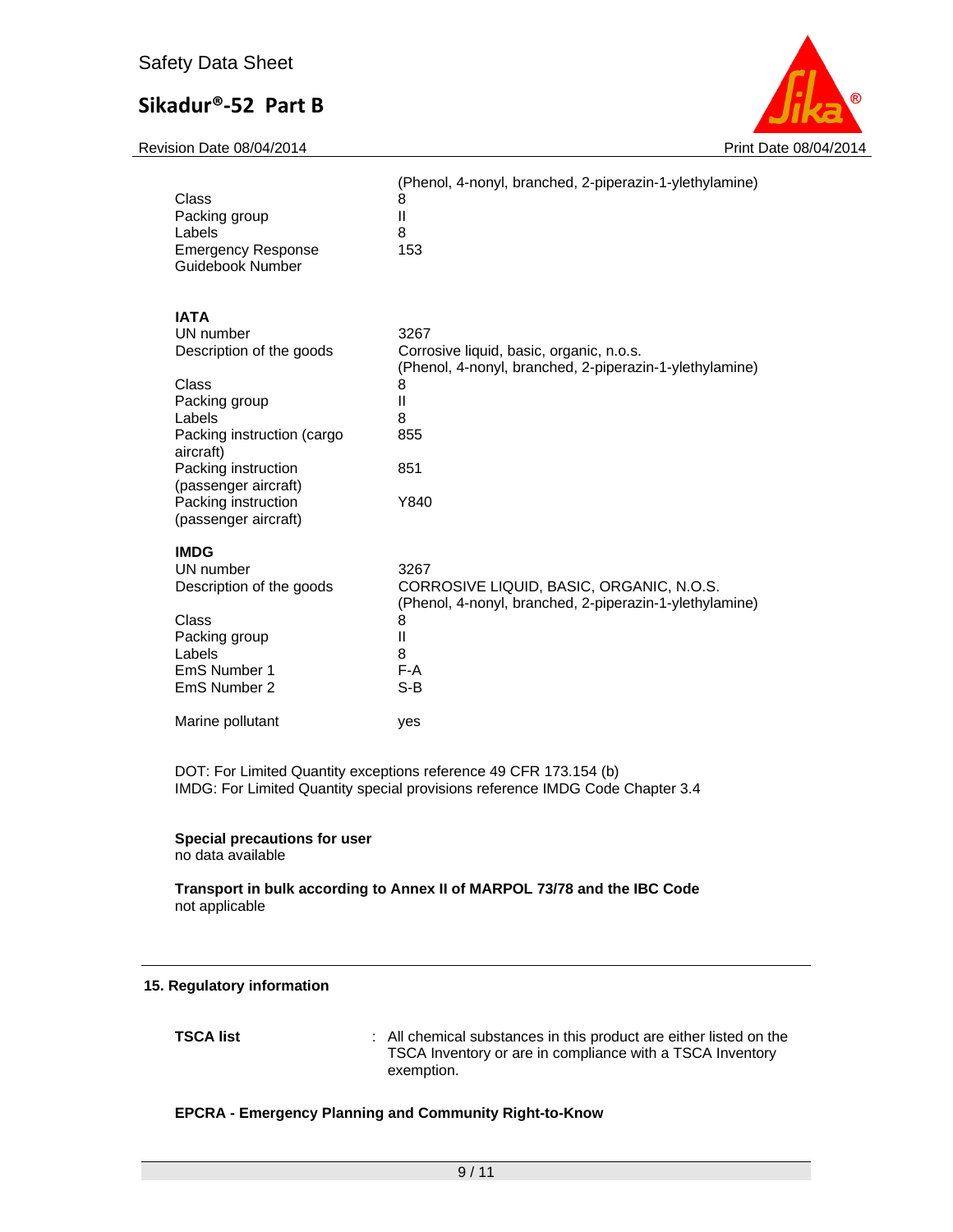Revision Date 08/04/2014 **Print Date 08/04/2014** Print Date 08/04/2014



#### **CERCLA Reportable Quantity**

This material does not contain any components with a CERCLA RQ.

#### **SARA304 Reportable Quantity**

This material does not contain any components with a section 304 EHS RQ.

| SARA 311/312 Hazards                                                                         | : Acute Health Hazard<br>Chronic Health Hazard                                                                                                                                                         |
|----------------------------------------------------------------------------------------------|--------------------------------------------------------------------------------------------------------------------------------------------------------------------------------------------------------|
| <b>SARA 302</b>                                                                              | : SARA 302: No chemicals in this material are subject to the<br>reporting requirements of SARA Title III, Section 302.                                                                                 |
| <b>SARA 313</b>                                                                              | : SARA 313: This material does not contain any chemical<br>components with known CAS numbers that exceed the<br>threshold (De Minimis) reporting levels established by SARA<br>Title III, Section 313. |
| <b>Clean Air Act</b>                                                                         |                                                                                                                                                                                                        |
| <b>Ozone-Depletion</b><br><b>Potential</b>                                                   | This product neither contains, nor was manufactured with a<br>Class I or Class II ODS as defined by the U.S. Clean Air Act<br>Section 602 (40 CFR 82, Subpt. A, App.A + B).                            |
| Air Act Section 12 (40 CFR 61).<br>Accidental Release Prevention (40 CFR 68.130, Subpart F). | This product does not contain any hazardous air pollutants (HAP), as defined by the U.S. Clean<br>This product does not contain any chemicals listed under the U.S. Clean Air Act Section 112(r) for   |
| <b>California Prop 65</b>                                                                    | This product does not contain any chemicals known to the State<br>of California to cause cancer, birth, or any other reproductive<br>defects.                                                          |

#### **16. Other information**

#### **HMIS Classification**

| <b>Health</b>          |  |
|------------------------|--|
| <b>Flammability</b>    |  |
|                        |  |
| <b>Physical Hazard</b> |  |

**Caution:** HMIS® rating is based on a 0-4 rating scale, with 0 representing minimal hazards or risks, and 4 representing significant hazards or risks. Although HMIS® rating is not required on SDSs under 29 CFR 1910.1200, the preparer may choose to provide them. HMIS® rating is to be used with a fully implemented HMIS® program. HMIS® is a registered mark of the National Paint & Coatings Association (NPCA). Please note HMIS® attempts to convey full health warning information to all employees.

#### **Notes to Reader**